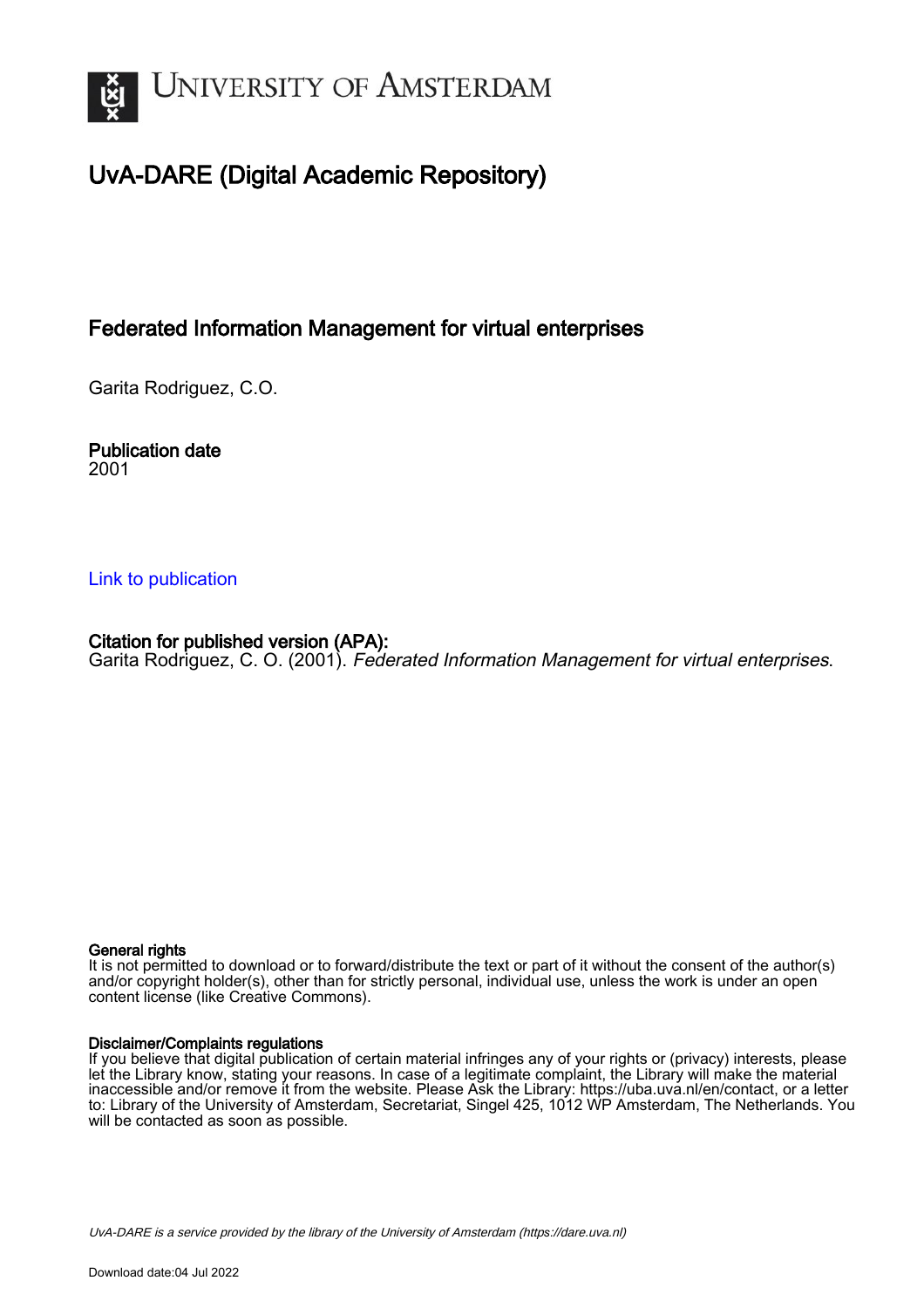# List of Figures

| 1.1  | Example of collaborating manufacturing Virtual Enterprises. $\dots$         | 2   |
|------|-----------------------------------------------------------------------------|-----|
| 1.2  | Main Virtual Enterprise life cycle stages and associated steps.             | 5   |
| 1.3  | Role of the Distributed Information Management System for VE support.       | 11  |
| 1.4  |                                                                             | 15  |
| 1.5  |                                                                             | 17  |
| 2.1  | Main distributed information management systems relevant to VEs. .          | 28  |
| 2.2  | Examples of VE-related distributed database management systems.             | 29  |
| 2.3  | Main VE-related information representation models and standards.            | 32  |
| 2.4  | VE-related component tecnologies and tools.                                 | 36  |
| 2.5  | Classification of approaches for integration of VE distributed information. | 41  |
| 3.1  | General VE Reference Scenario                                               | 59  |
| 3.2  | VE Scenario Case 1 - Basic Interactions among VE member enterprises.        | 61  |
| 3.3  | VE Scenario Case 2 - Order-related functionalities among VE member          |     |
|      |                                                                             | 62  |
| 3.4  | VE Scenario Case 3 - Product design negotiation in VEs.                     | 63  |
| 3.5  | VE Scenario Case $4$ - VE monitoring and coordination.                      | 64  |
| 3.6  | Focus areas for information management requirement analysis.                | 67  |
| 3.7  | Classification of VE information supported by different schema types.       | 70  |
| 3.8  | Examples of processing of different DIMS federated queries.                 | 78  |
| 3.9  | PEER federated information management layer.                                | 82  |
|      | 3.10 Classification of VE information supported by different schema types.  | 85  |
| 3.11 | Example of federated integration/exportation of VE data.                    | 88  |
| 4.1  |                                                                             | 95  |
| 4.2  |                                                                             | 97  |
| 4.3  | Example of DIMS server multi-threading capabilities.                        | 98  |
| 4.4  | DIMS use of Oracle programming interfaces and tools.                        | 99  |
| 4.5  | Partial high-level DIMS integrated schema.                                  | 102 |
| 4.6  |                                                                             | 107 |
| 4.7  | Example of Export Schema hierarchy definition on VCL information. .         | 108 |
| 4.8  | Schema definitions for partner export schema management. $\ldots \ldots$    | 110 |
| 4.9  | Instance diagram of view hierarchy for regular VE partners.                 | 111 |